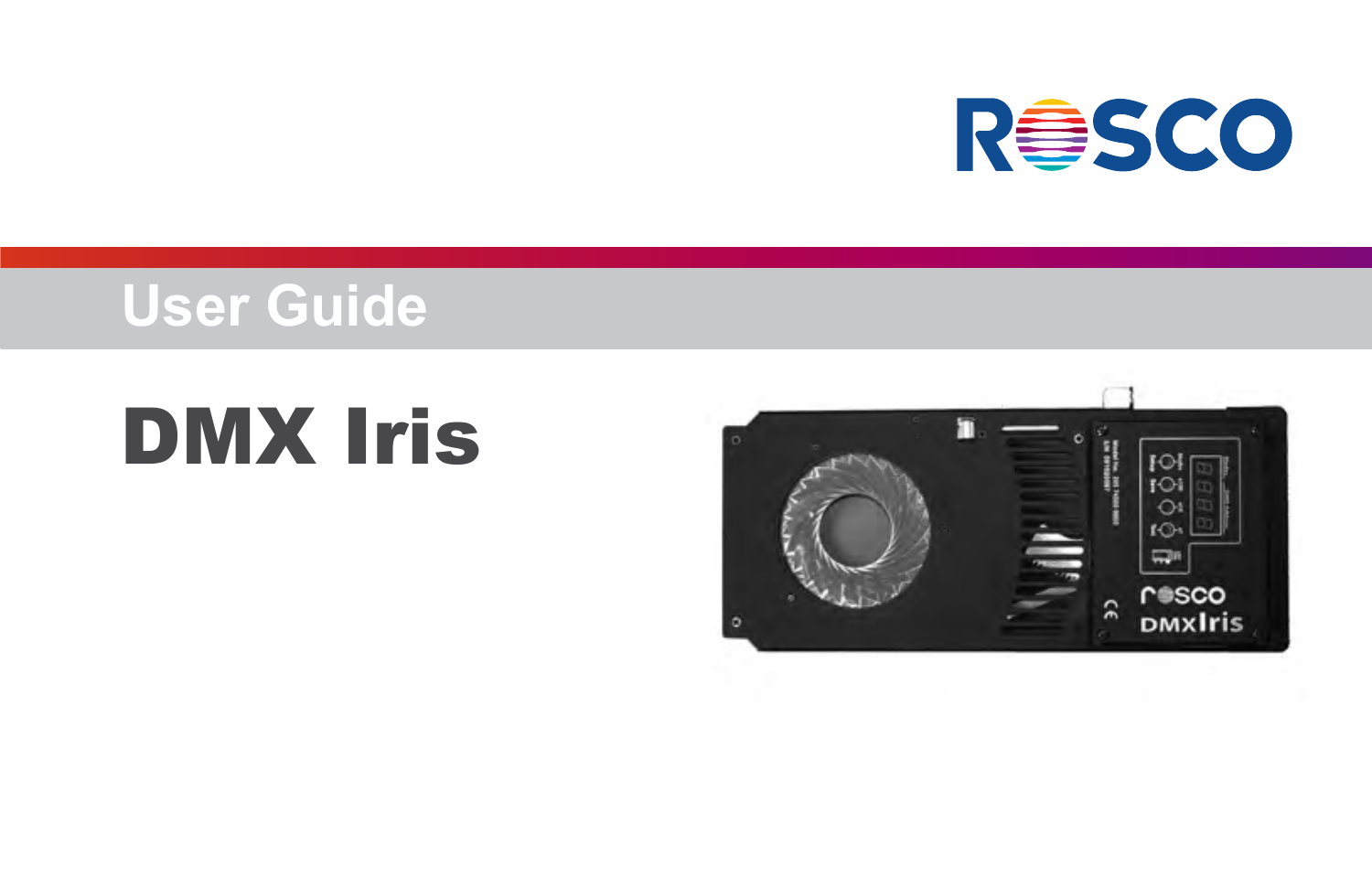### **TABLE OF CONTENTS**

Information and specifications in this document are subject to change without notice.

Rosco assumes no responsibility or liability for any errors or inaccuracies that may appear in this manual.

DMX Iris User Guide Copyright ©2022 by Rosco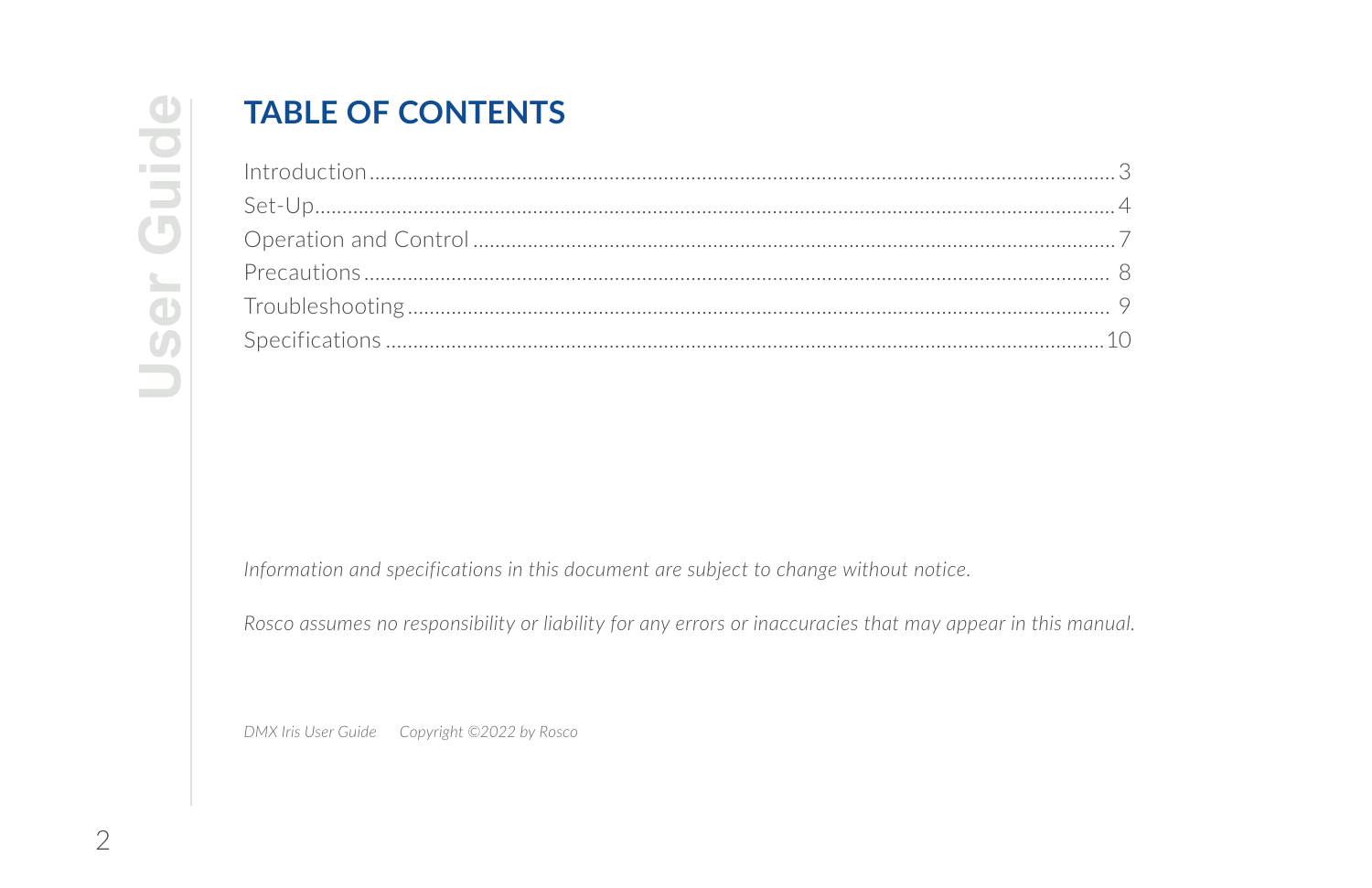### **INTRODUCTION TO YOUR DMX IRIS**

### **Features**

- 10mm–75mm aperture range
- 24 leaf mechanism for smooth-edged, truly round aperture projections
- No external PSU required
- 100–240V compatible for use around the world
- Unique friction lock holds unit securely in iris slot of luminaire
- Manual control knob allows use without power or DMX

### **In the Box**

- (1) Rosco DMX Iris unit
- (1) NEMA/IEC power cord with u-ground type connector

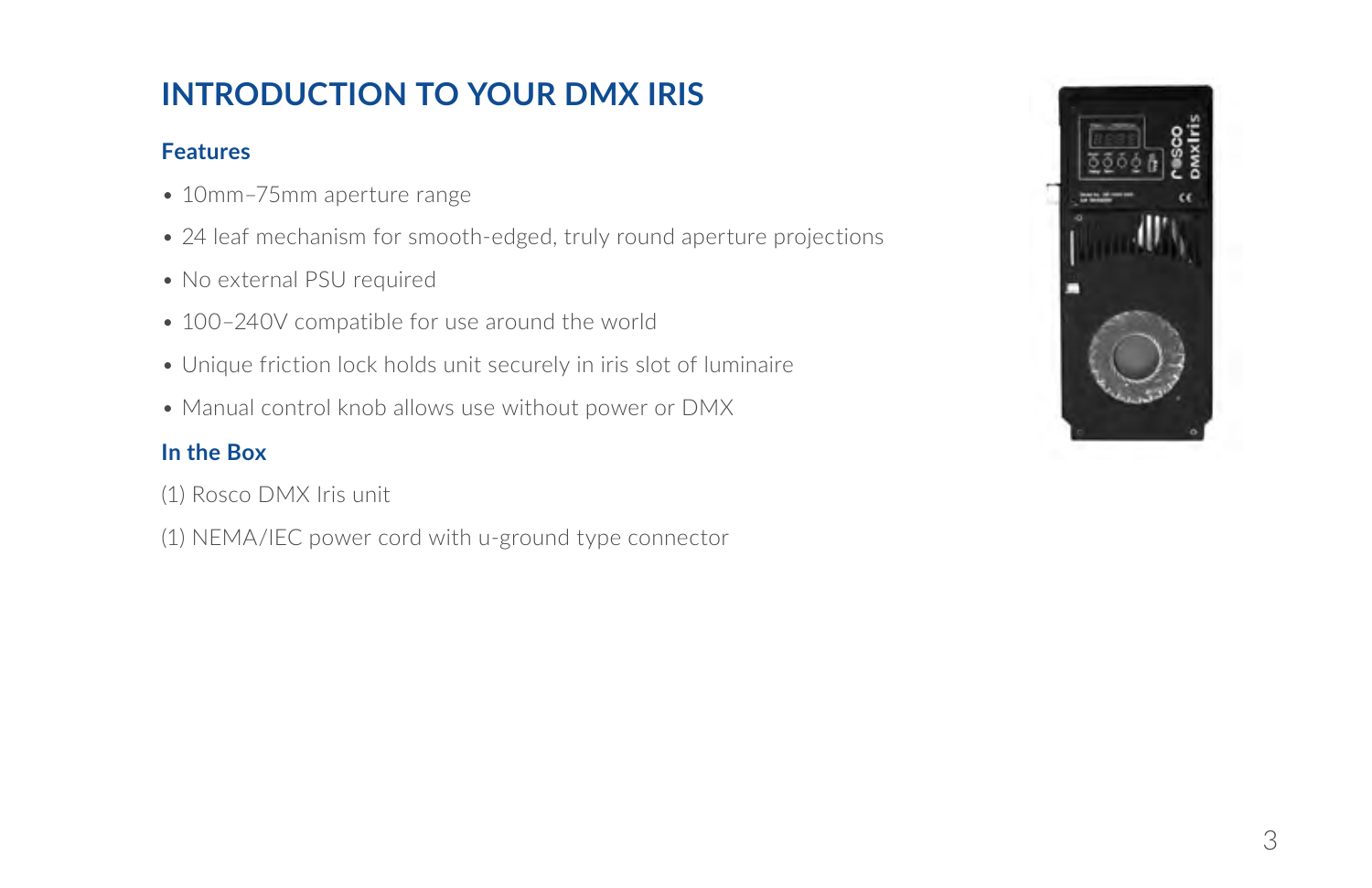### **SET-UP AND INSTALLATION**

#### **Power Requirements**

The Rosco DMX Iris is equipped with an internal, auto-sensing power supply. It will automatically adjust and accept power input from 100 volts to 240 volts at a frequency range of 50–60 hz.

Connect the included IEC power cord by firmly pushing it into the recessed socket on the DMX Iris. (Figure 1) When using the DMX



*Power & DMX Connections*

Iris in regions using connectors other than a u-ground type, simply replace the connector or substitute the included IEC cable for one with the appropriate connector type. Make sure to use an IEC cable with at least 18 gauge conductors.

Plug the connected power cord into a suitable non-dim or mains power supply. Do not connect the DMX Iris to a dimmer circuit unless the dimmer has been preset into a non-dim mode. The digital display will light when power is present. (Figure 2)

Immediately after receiving power, the DMX Iris Unit may go through a homing cycle, ending in a full open or closed position of the iris.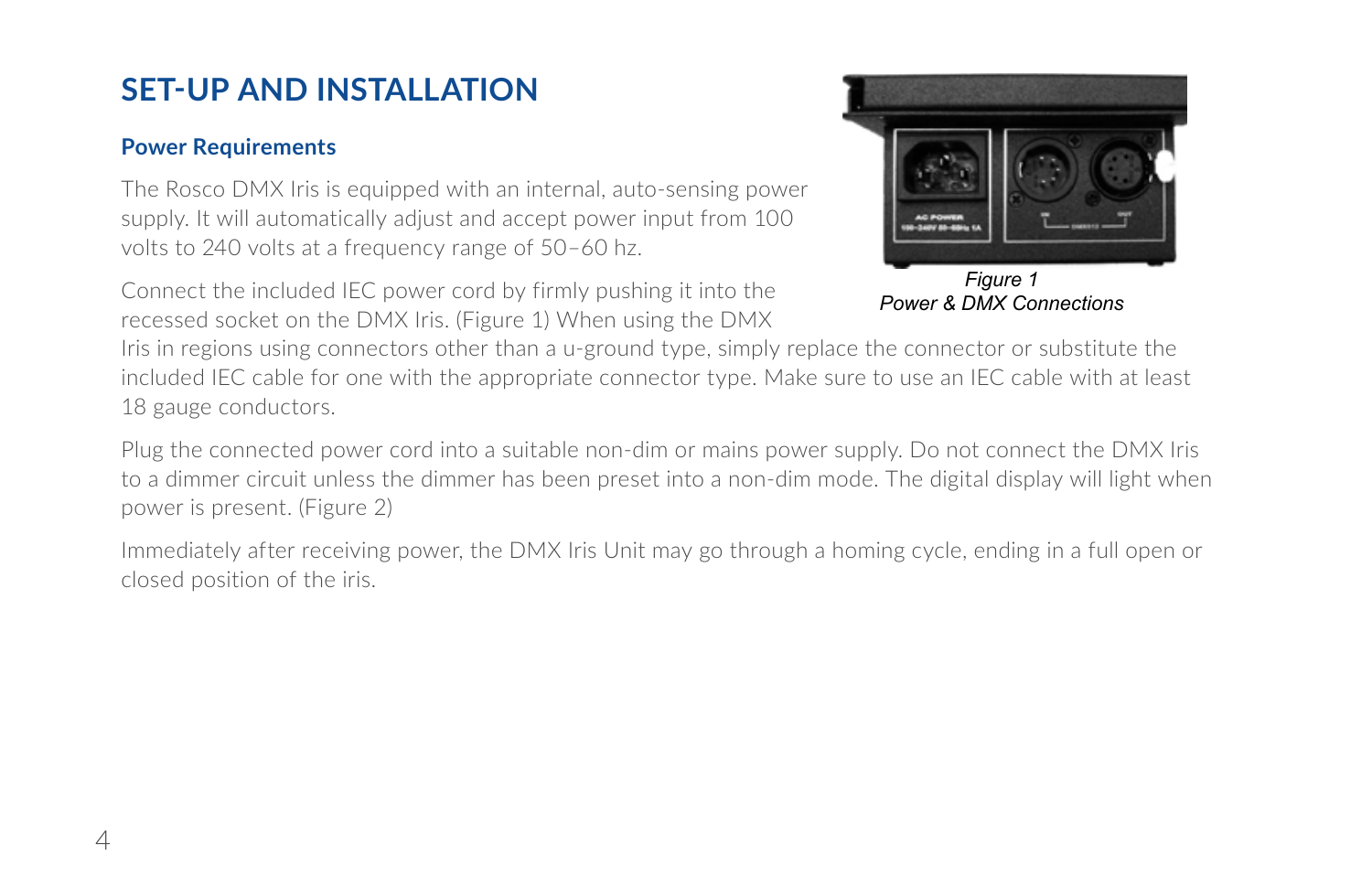#### **DMX Control**

To operate the DMX Iris from a DMX lighting console, you will need to connect a 5-pin DMX cable to the unit. The DMX Iris is equipped with two DMX ports, **IN** and **OUT**. (Figure 1) Connect the 5-pin DMX cable coming from your lighting console to the **IN** port. If your DMX chain continues beyond the DMX Iris, plug the next cable section into the **OUT** port. The DMX Iris may require an external DMX terminator to be installed in the **OUT** port if used at the end of your DMX chain.

If no DMX signal is present, the digital display will indicate "LOST" and "512" in alternating sequence. If a DMX signal is present, the display will indicate both the operation Mode and the current DMX address of the Iris. (Figure 2) In this example, the DMX Iris is set to Mode 2 and DMX Address 001.



*Figure 2 Digital Display pad*

### **Configuring the DMX Iris**

The DMX Iris can be operated in one of four different modes, depending on the features and options desired. Modes 1 and 2 use one channel of DMX to control the DMX Iris. Modes 3 and 4 require two channels of DMX.

| One Channel Operation   Two Channel Operation | $(2nd Ch = speed)$                                                                                |
|-----------------------------------------------|---------------------------------------------------------------------------------------------------|
|                                               | Mode 1: Open to Close (0-255)   Mode 3: Ch $1 =$ Open to Close (0-255)<br>Ch $2 =$ Speed (0-100%) |
|                                               | Mode 2: Close to Open (0-255)   Mode 4: Ch $1 =$ Close to Open (0-255)<br>$Ch 2 = Speed (0-100%)$ |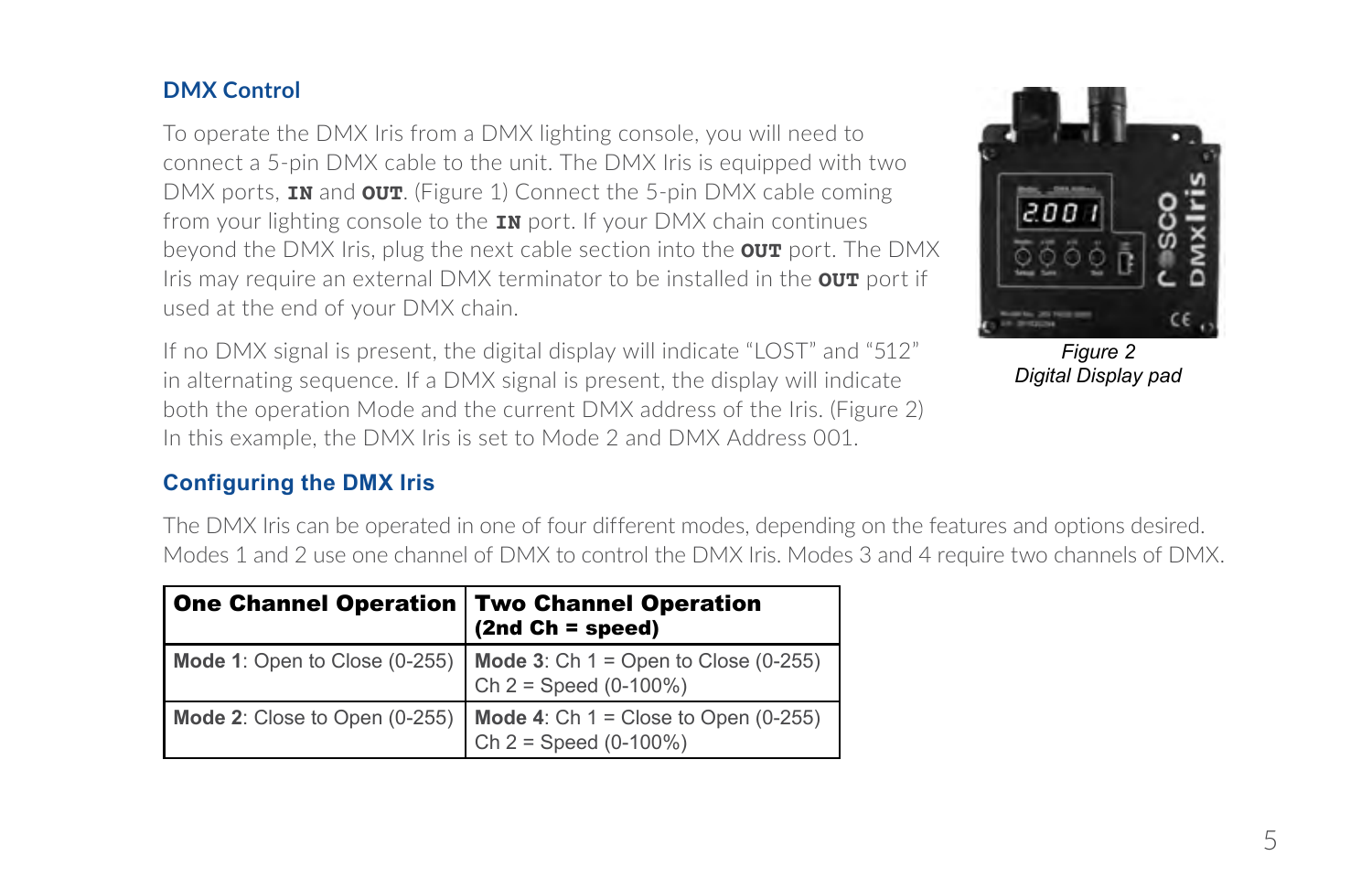#### **Setting DMX Address and Operation Mode**

On power up, the DMX Iris will restore to the last set mode and dmx address. The display will indicate these parameters as in Figure 2.

To change Operation Modes, press and hold button **B1** for a few seconds until the display changes to **SET** . Press **B1** until the Left digit of the display display indicates the desired Mode 1, 2, 3, or 4.

Use buttons **B2** (100s), **B3** (10s), and **B4** (1s) to set the 3 digit DMX address of the unit.



Press and hold **B2** to SAVE the new settings. After saving new settings, the disply will indicate **boot** and then go into the homing sequence.

To run a self-test mode, press and hold **B4**

A switch to the right of the display allows you to adjust the brightness of the display.

#### **Installing the DMX Iris in your luminaire**

The DMX Iris has been designed to fit into most modern ellipsoidal luminaires. With its thin body design and customized toolings, the list of compatible fixtures includes ETC Source Four, ETC Source Four Zoom, Selecon Pacific, Altman Shakespeare, Strand SL, Leviton Leo and many others.

The Rosco DMX Iris is equipped with a unique safety feature, the Friction Lock. Located on the left side of the DMX Iris is the Lock Slider. Depressing this plunger will extend a knurled cylinder which presses against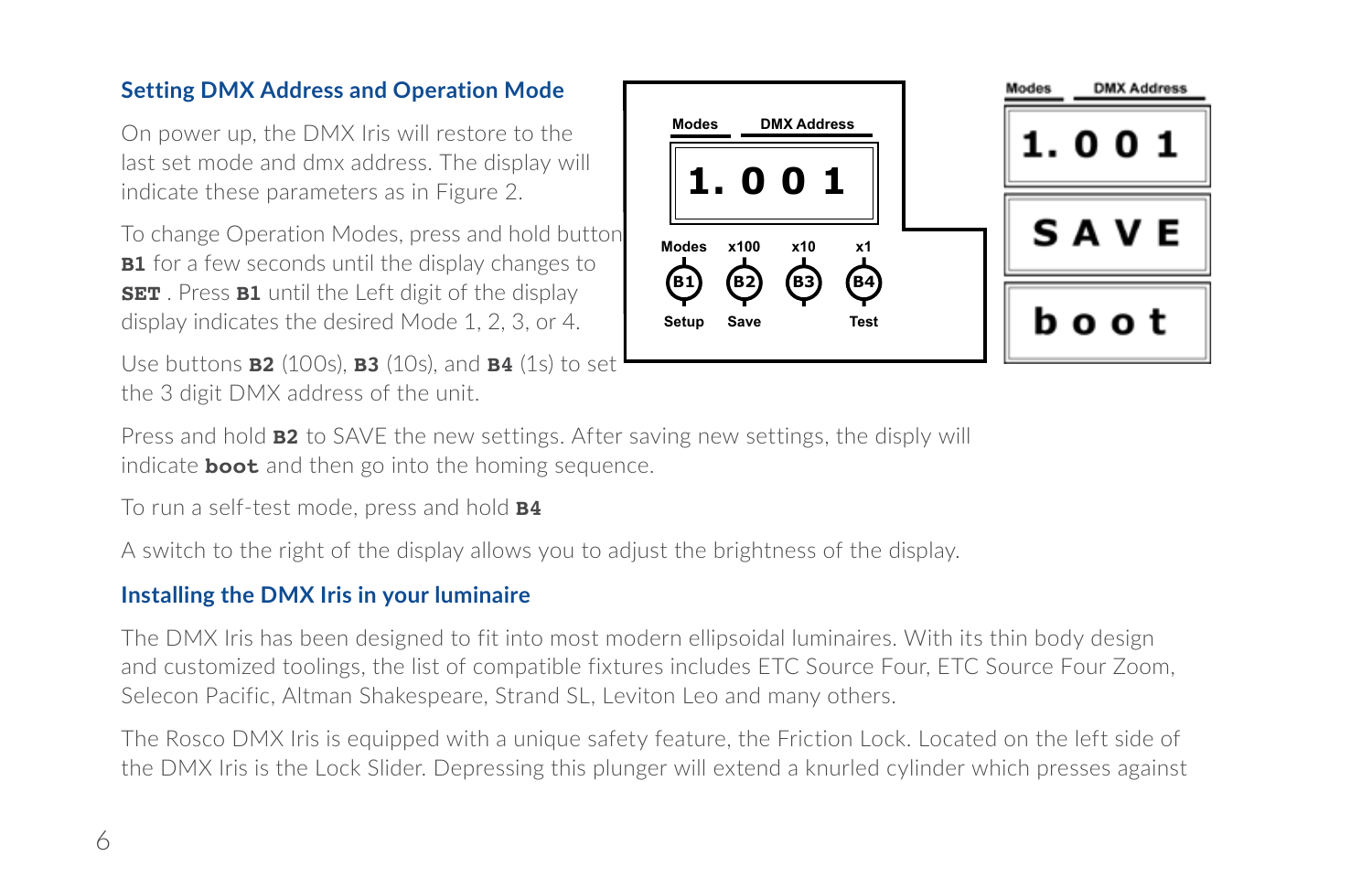the insides of the accessory iris slot, securely holding the DMX Iris in place. To install the DMX Iris into your luminaire it is necessary that the Lock Slider be in the UP position, with the lock disengaged.

Insert the DMX Iris into the iris slot of your luminaire with the motor box extending towards the front, the lens end, of the light. It may be necessary to angle the yoke of the luminaire back to allow access into the accessory iris slot. *Note that on certain luminaires, the sliding cover of the iris slot may have to be removed to allow the DMX Iris to fit properly. Make sure that the DMX Iris is seated all the way down into the luminaire.* This is is important to insure that the light path is not blocked. If you project an oblong or cut off beam pattern, wiggle and reseat the Iris all the way down.

To engage the Friction Lock, press down on the Lock Slider until it stops. The unit will be held securely into the accessory iris slot. The Friction Lock is only intended to prevent accidental movement of the DMX Iris within the accessory slot. It is highly recommended that you install a safety cable (Figure 4) to prevent the DMX Iris from falling out of the fixture and possibly causing harm.

*Caution: Make sure to route the power cord and DMX cables to avoid the extremely hot back end of the luminaire. Failing to do so could result in melting cords, signal failure or fire!* 

### **OPERATION AND CONTROL**

### **DMX Operation**

Changing the level of the assigned DMX channel will cause the iris mechanism to open or close. You can define how the Rosco DMX Iris responds to DMX control signals. In Mode 1 and 3, a zero level of dmx sets the iris aperture to its full open 75mm aperature. Increasing the channel level or dmx value will close the DMX Iris until it reaches its smallest 10mm aperture. Switching the unit to Mode 2 or 4 reverses this behavior. As the level of the DMX channel increases, the aperture will iris up and when the level reaches 100% the aperture will be at its largest 75mm opening.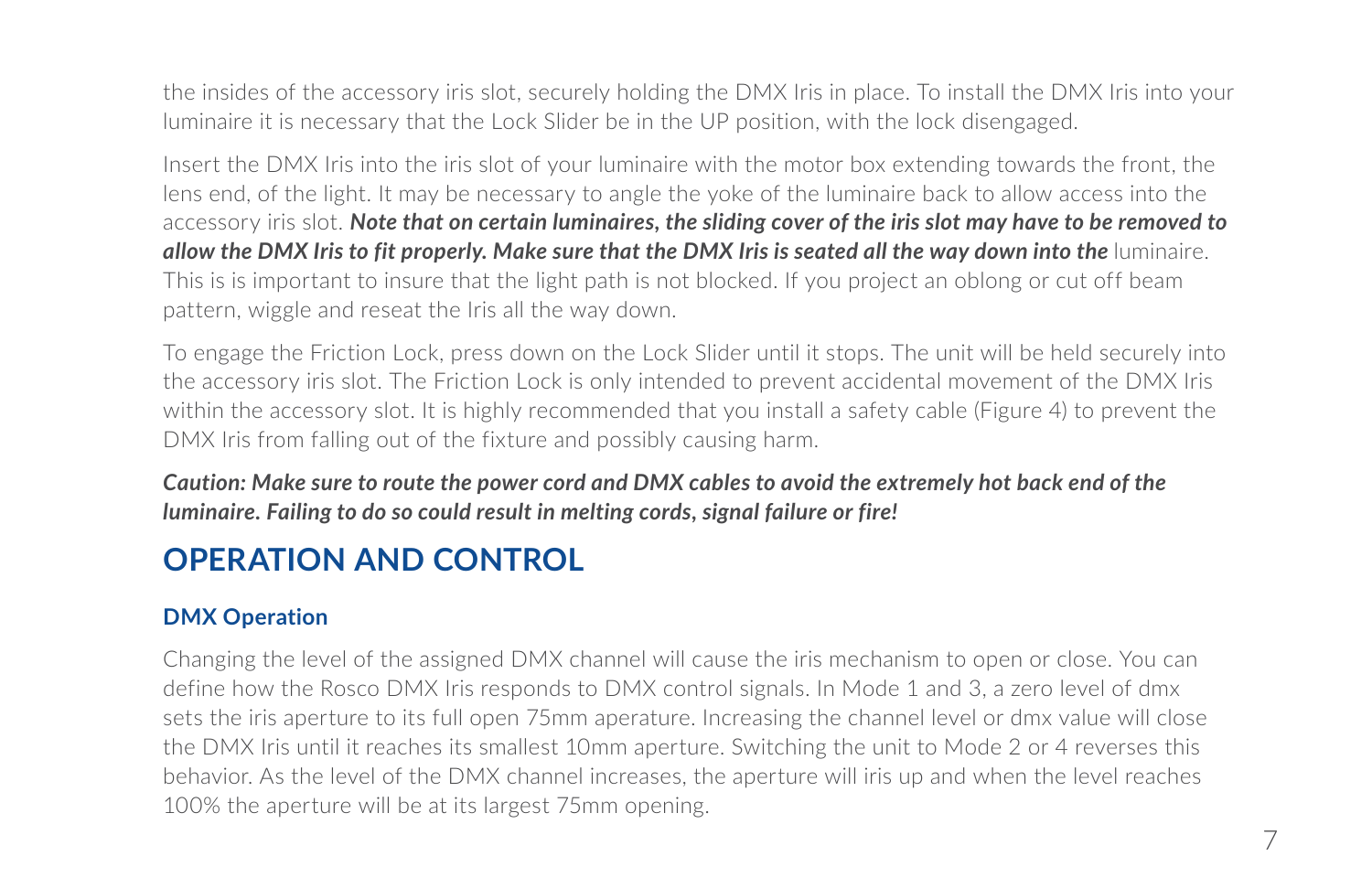Modes 3 and 4 are typically used with control consoles designed for automated moving lights and allow you to separately control the aperture size and movement speed on 2 differnt channels.

### **Manual Operation**

The Rosco DMX Iris can also be used as a manually adjustable iris in situations where live control of the aperture size is not required. With no power applied to the DMX Iris, turn the manual knob on the back of the DMX Iris until the desire aperture size is achieved. (Figure 4) If power is present, the manual knob cannot be used.

### **PRECAUTIONS**

- *• Use only properly rated IEC power cord (18AWG 3C SJT) and connect only to compatible voltage supplies (100-240v 50-60hz)*
- *• Always use a safety cable\* to insure the DMX Iris cannot fall out of the fixture.*
- Do not allow power cords or DMX cables to come in contact with the body of *the luminaire or the rear lamp cap.*
- *• Do not connect DMX Iris to a dimming circuit.*
- *• Keep fingers clear of moving iris mechanism.*
- *• The metal case of the DMX Iris may get very hot after continuous use in a luminaire. Use caution to avoid burns when handling units that have been in running luminaires.*

*\*Safety cable not included with DMX Iris.*



*Figure 4 Manual Control & Safety Cable\* Connection*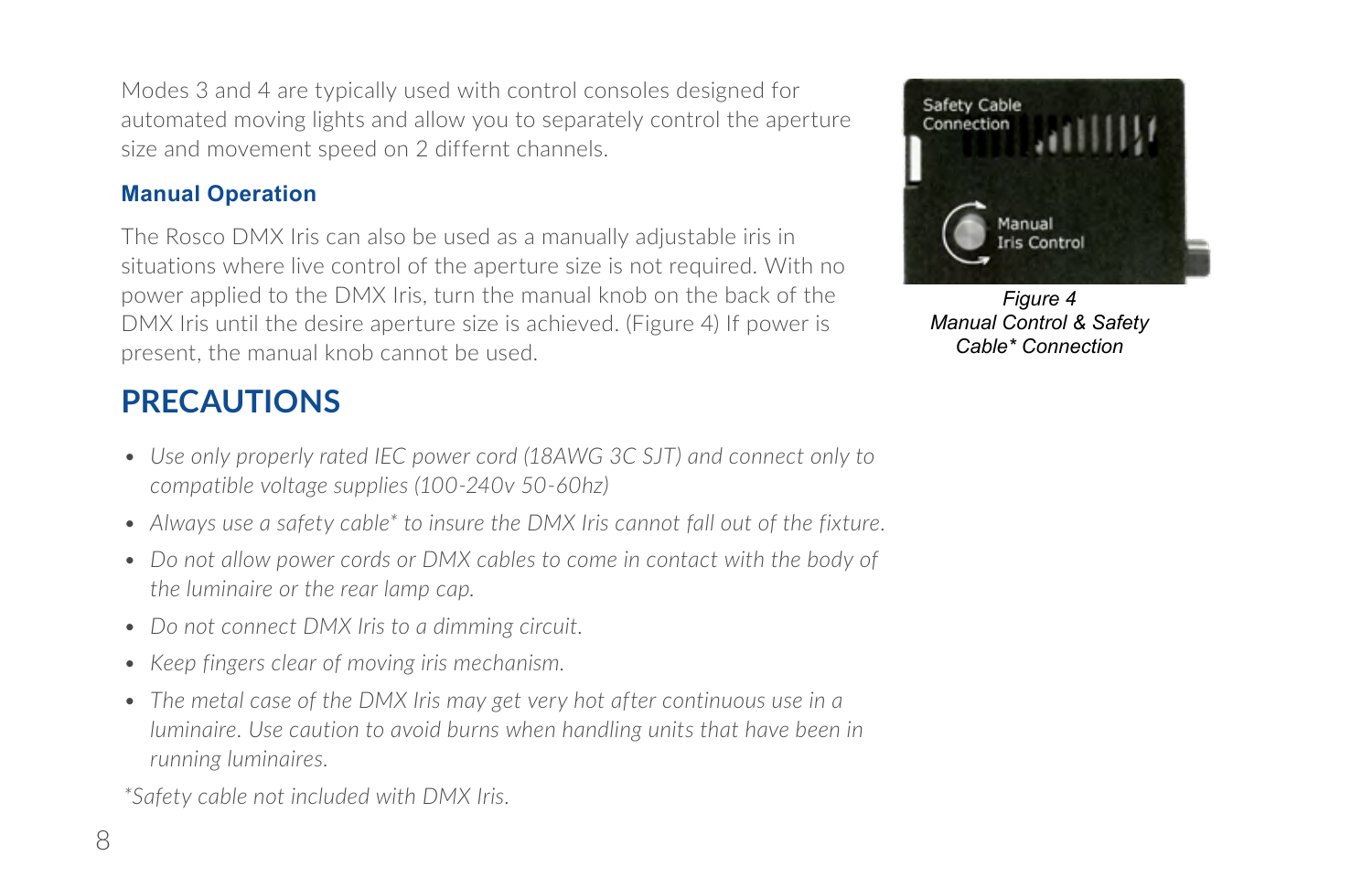### **TROUBLESHOOTING**

#### **1. The DMX Iris will not fit into the Iris Slot.**

- Make sure the Friction Lock is in the up (disengaged) position and that the lock itself is not extending outside the metal case.
- The iris slot cover of the luminaire may need to be removed to allow complete access to the slot. Fully remove the two screws holding the cover and lift off. Set aside so that the cover can be reinstalled at a later date.
- Installing the DMX Iris into the Selecon Pacific Coolight requires that the guide channel in the side cut of the DMX Iris align with the rear guide track in the Pacific's iris slot.

### **2. The projected aperture appears out of round or cut off.**

• The DMX Iris is not properly seated in the luminaire. Remove Iris unit and reinsert making sure that the unit is seated all the way down in the light.

### **3. The manual control knob won't turn.**

• Make sure the DMX Iris is unplugged and no power is getting to the unit. The manual knob will not turn when power is present.

### **4. Irregular or failed DMX Control**

- Check that the DMX Address is set properly.
- Check that proper DMX signal is present (is the display flashing **LOST/512**?)
- If the DMX Iris is at the end of the DMX chain, connect a proper DMX terminator to the OUT port of the DMX Iris.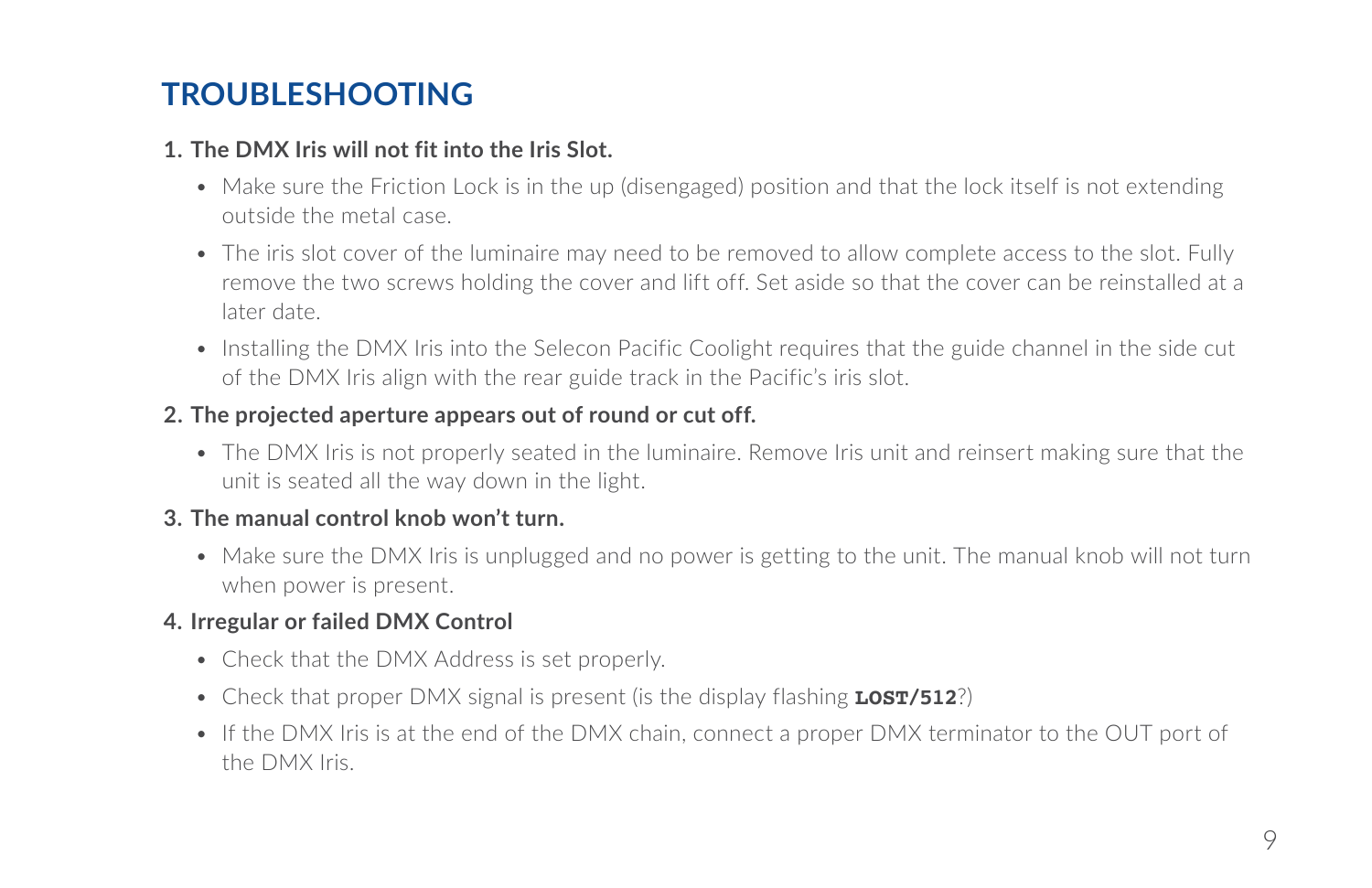### **SPECIFICATIONS**

| Power:     | Input 100-240V 50-60 hz, < 500 mA power draw |  |
|------------|----------------------------------------------|--|
| Cord:      | 18AWG 3C SJT, IEC/NEMA Connector             |  |
| Motor:     | $24v$ 1.8 $\degree$ Stepper Type             |  |
| Aperature: | $10mm-75mm$                                  |  |
| Mechanism: | 24 leaf iris, bonded stainless steel         |  |
| Temp:      | $450^{\circ}$ C at iris leaves               |  |

### $\zeta\in$

Made in Taiwan